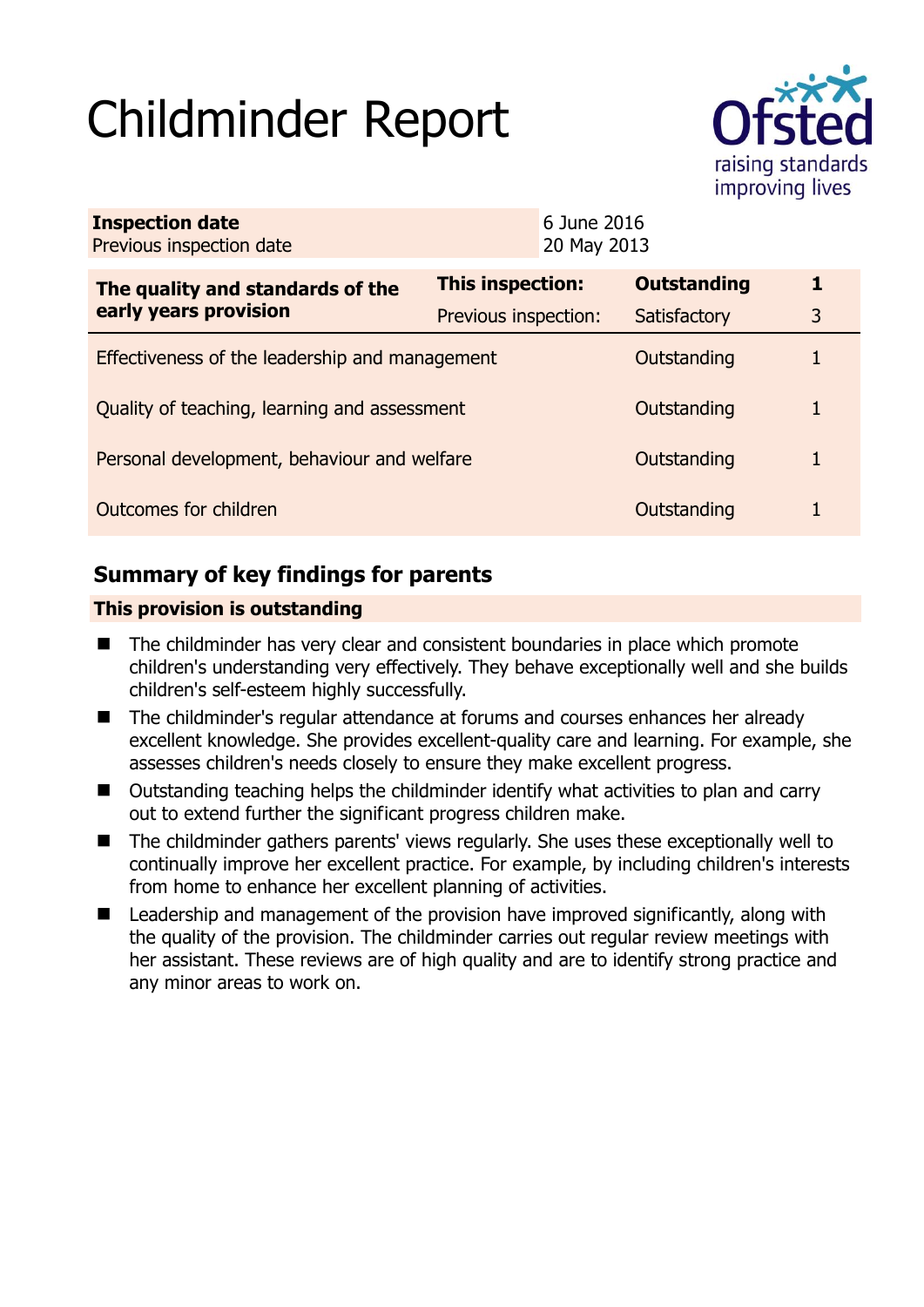## **What the setting needs to do to improve further**

## **To further improve the quality of the early years provision the provider should:**

 $\blacksquare$  strengthen children's awareness of information technology and how things work to extend their learning further.

## **Inspection activities**

- The inspector observed children in the main play areas and garden.
- The Inspector spoke with the childminder at appropriate times during the inspection.
- The inspector sampled documents, including policies, procedures and children's files.

#### **Inspector**

Rebecca Hurst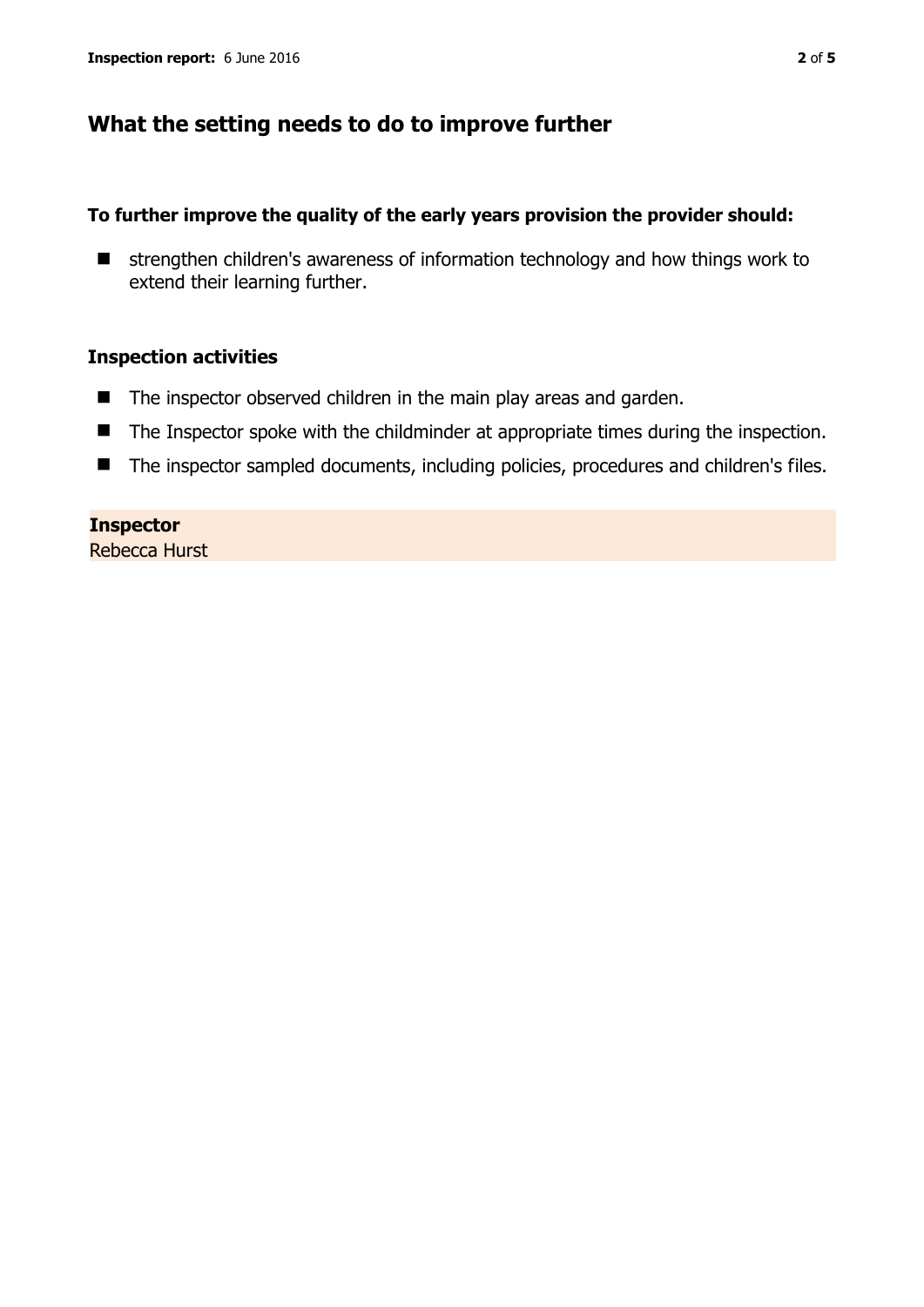## **Inspection findings**

## **Effectiveness of the leadership and management is outstanding**

Safeguarding is effective. The childminder has an excellent understanding of child protection procedures. She fully understands what procedures to follow if she has any concerns over children's welfare. She carries out highly detailed risk assessments, which help greatly for children to play in an extremely safe learning environment. The childminder works very closely in partnership with the local early years team to maintain high levels of care. They work extremely well to maintain the childminder's excellent practice and progress made since the last inspection. For example, how the childminder works on her already excellent behaviour management skills. The childminder also has excellent partnerships with parents and other professionals caring for the children. These help to provide excellent continuity of care and to ensure their excellent learning.

## **Quality of teaching, learning and assessment is outstanding**

The childminder provides extremely high-quality teaching, helping to enable children to make significant progress with their learning and development. She checks children's development and identifies and addresses any gaps in their understanding very quickly. The childminder has an excellent understanding of children's individual needs. This helps her to plan exceptionally high-quality activities promoting their learning and development extremely well. For example, changing water play activities around so children can learn how to care for plants. However, the childminder recognises that activities based around information technology are slightly less evident.

#### **Personal development, behaviour and welfare are outstanding**

Children have a very strong bond with the childminder. This helps to settle them in very quickly and be ready to start their excellent learning experiences. Children thoroughly enjoy their extremely healthy snacks and meals. High-quality teaching helps them to learn about healthy lifestyles. For example, children wash and prepare their own fruit. The childminder encourages children exceptionally well to try it and to count the slices they have cut. The children are very clear in knowing how to keep themselves and others safe when using the climbing frame. For example, they are fully aware that they need to wait for their friends to come off the slide before they go down.

#### **Outcomes for children are outstanding**

Children make excellent progress, given what they know when they start. They have high levels of independence skills. Children talk very confidently, for example, in great detail about different body parts as they draw their own bodies. They learn where different body parts are and what they call them. Children learn early reading, writing and number skills exceptionally well. They are more than ready for their next step in learning and subsequent move on to school.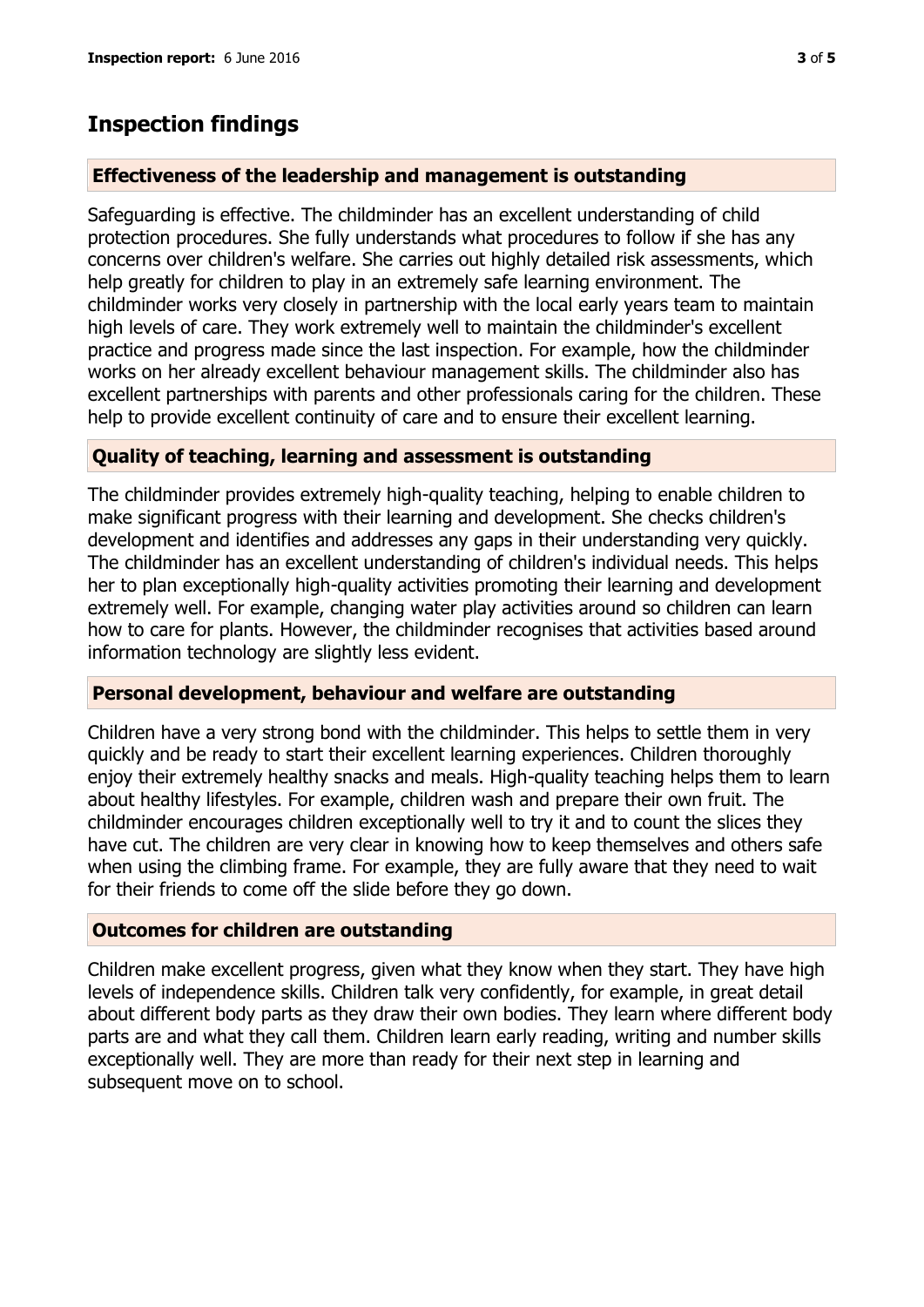## **Setting details**

| Unique reference number          | EY398463                                                                             |  |
|----------------------------------|--------------------------------------------------------------------------------------|--|
| <b>Local authority</b>           | Croydon                                                                              |  |
| <b>Inspection number</b>         | 1049231                                                                              |  |
| <b>Type of provision</b>         | Childminder                                                                          |  |
| Day care type                    | Childminder                                                                          |  |
| <b>Registers</b>                 | Early Years Register, Compulsory Childcare<br>Register, Voluntary Childcare Register |  |
| Age range of children            | $2 - 8$                                                                              |  |
| <b>Total number of places</b>    | 6                                                                                    |  |
| Number of children on roll       | 5                                                                                    |  |
| <b>Name of registered person</b> |                                                                                      |  |
| Date of previous inspection      | 20 May 2013                                                                          |  |
| <b>Telephone number</b>          |                                                                                      |  |

The childminder registered in 2009. She lives in Thornton Heath, Surrey. The childminder works five days a week, all year round. She has a relevant paediatric first-aid qualification.

This inspection was carried out by Ofsted under sections 49 and 50 of the Childcare Act 2006 on the quality and standards of provision that is registered on the Early Years Register. The registered person must ensure that this provision complies with the statutory framework for children's learning, development and care, known as the early years foundation stage.

Any complaints about the inspection or the report should be made following the procedures set out in the guidance 'Complaints procedure: raising concerns and making complaints about Ofsted', which is available from Ofsted's website: www.gov.uk/government/organisations/ofsted. If you would like Ofsted to send you a copy of the guidance, please telephone 0300 123 4234, or email enquiries@ofsted.gov.uk.